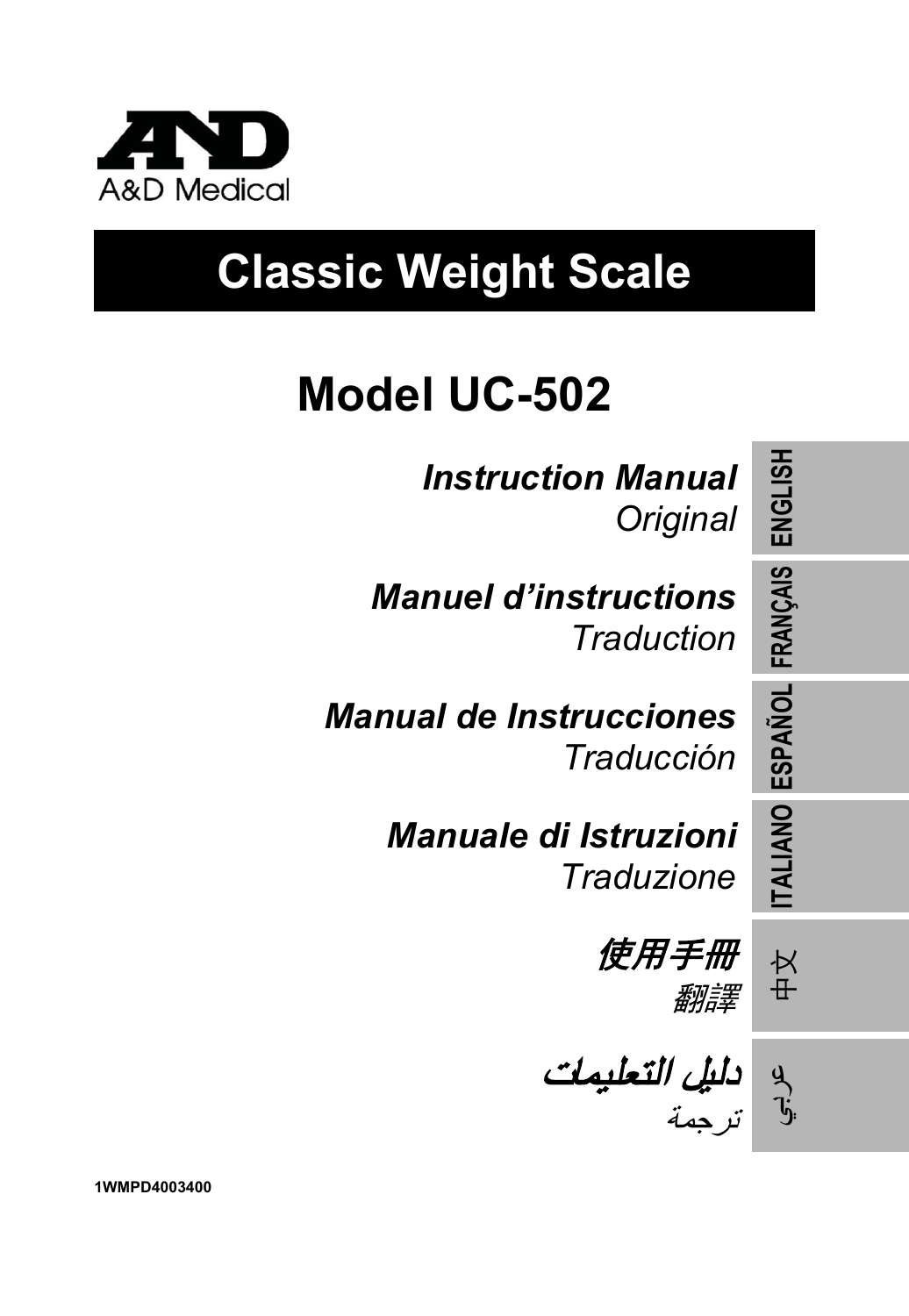## **ENGLISH**

### **CONTENTS**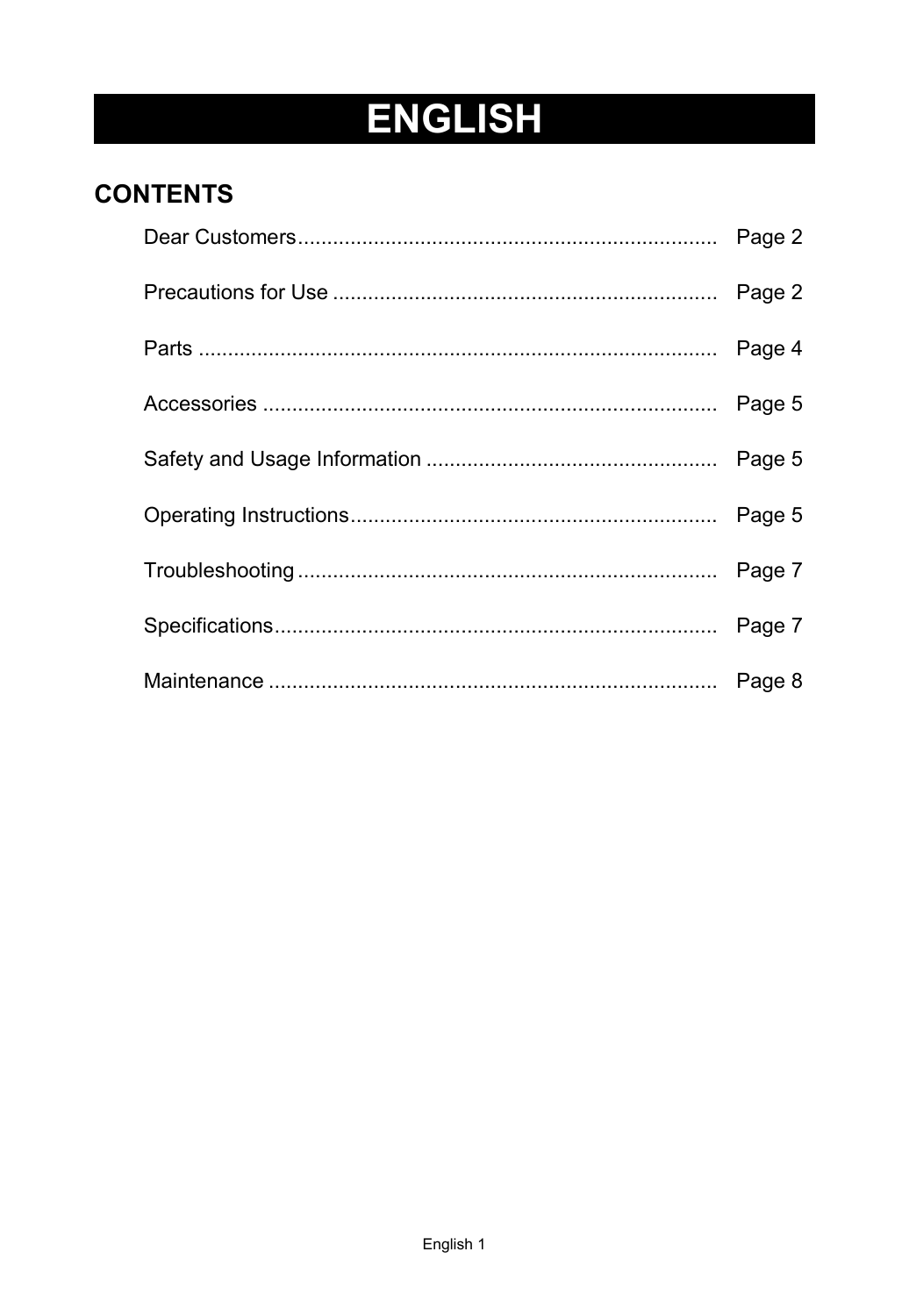

Congratulations on purchasing a state-of-the-art A&D health scale, one of the most advanced health scales available today. Designed for ease of use and accuracy, this device will facilitate your daily weight management regimen. We recommend that you read through this manual carefully before using the device for the first time.

### **Precautions for Use**

The following items contain information to prevent the risk of harm or injury to yourself or other people. Please read these items carefully and be sure to use this product correctly.

| Danger       | This symbol indicates "an immediate danger which could result in<br>death or serious injury". |
|--------------|-----------------------------------------------------------------------------------------------|
| ∕ ¶∖ Warning | This symbol indicates "the possibility of death or serious injury".                           |
| ∕ Caution    | This symbol indicates "the possibility of physical injury or damage to<br>property".          |

| ∕‼∖Warning |  |
|------------|--|
|------------|--|

- Do not rely on self-diagnosis when attempting weight loss or therapeutic exercise. Follow the instructions of a physician or specialist.
- Do not step on the edges of the scale or jump on the scale.
- This may result in a fall, causing injury. The impact may also cause damage to the scale. Do not use the scale on an uneven surface.
- This may damage the scale. Also, the scale cannot measure accurately on uneven surfaces. Do not use the scale on a slippery surface or step on the scale with wet feet.

This may result in slipping and injury. Also, the scale cannot measure accurately in these situations.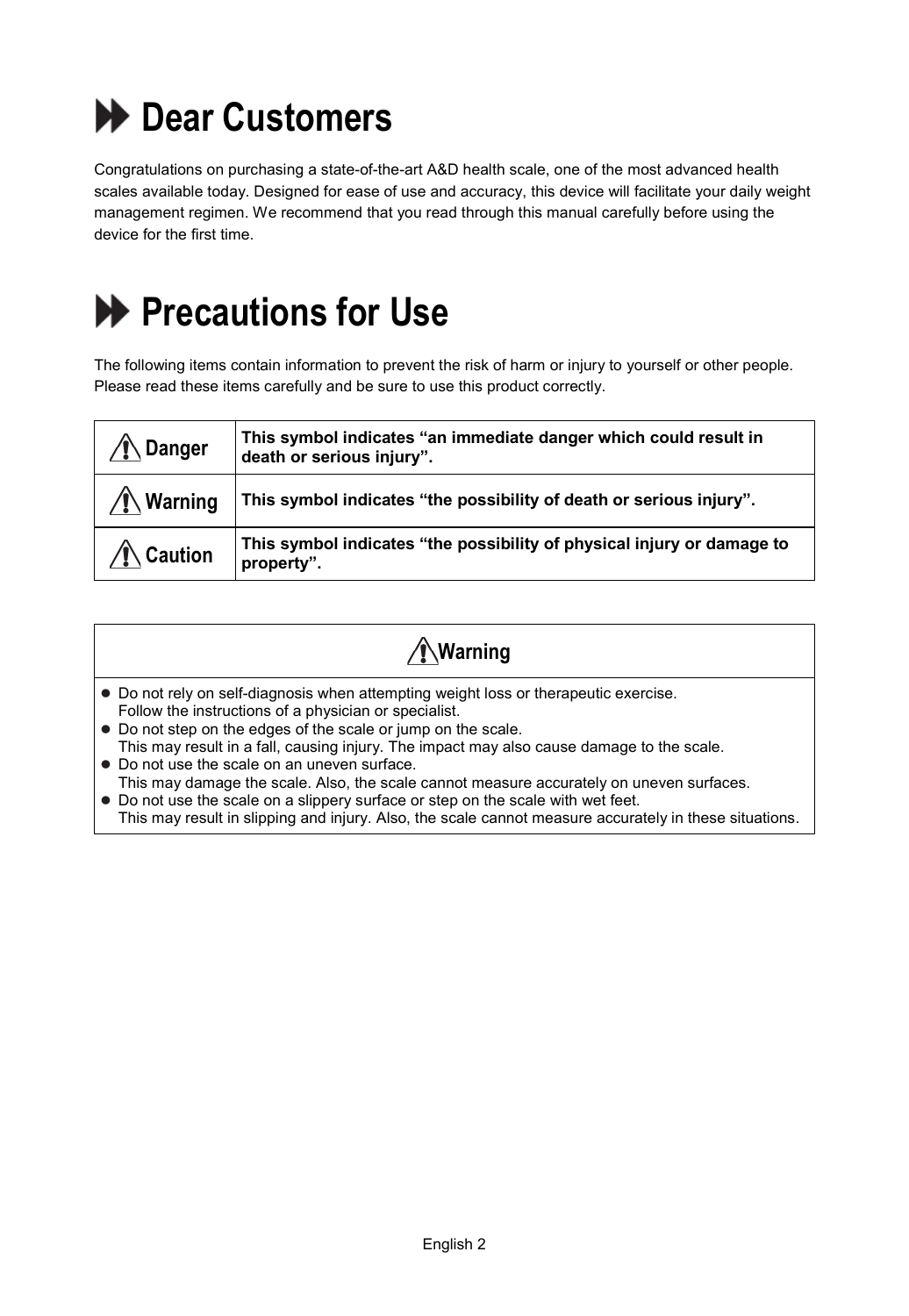| Caution                                                                                                                                                                                                                                                               |
|-----------------------------------------------------------------------------------------------------------------------------------------------------------------------------------------------------------------------------------------------------------------------|
| • Do not place the scale where it is exposed to excess water or humidity such as a bathroom, where it<br>is exposed to direct sunlight, where it is exposed directly to the air outlet of an air conditioning unit,<br>or near fire.                                  |
| This may cause the scale to malfunction.<br>• This scale should only be used for weighing body weight.                                                                                                                                                                |
| • This scale is a precision measuring device. Do not drop the scale or expose it to vibration or<br>powerful shocks.                                                                                                                                                  |
| • Do not disassemble, repair or modify the scale.                                                                                                                                                                                                                     |
| This may cause malfunction or injury.<br>• Persons with disabilities should be assisted by a caregiver when using this scale.                                                                                                                                         |
| Failure to do so may result in a fall, causing injury.                                                                                                                                                                                                                |
| $\bullet$ When installing the batteries, be sure that the $+$ (positive) and $-$ (negative) terminals are correct.<br>Incorrect installation may cause overheating, battery fluid leaks or rupturing of the batteries, resulting<br>in damage to the scale or injury. |
| • This scale is designed for personal use.                                                                                                                                                                                                                            |
| • Store this scale out of the reach of small children.                                                                                                                                                                                                                |
| • Do not store this scale vertically. If for any reason this scale is stored vertically, be sure not to let the<br>scale fall.                                                                                                                                        |
| • Do not place any items on this scale during storage.                                                                                                                                                                                                                |
| $\bullet$ If use of this scale is shared with a person who has an infectious disease such as a skin disease on                                                                                                                                                        |

- If use of this scale is shared with a person who has an infectious disease such as a skin disease on the feet, etc., clean the scale before use.
- (For details on cleaning the scale, see "Maintenance (P.6)".) To accurately measure your weight, use the scale on a flat, hard floor. Do not use on a carpet or other soft surfaces.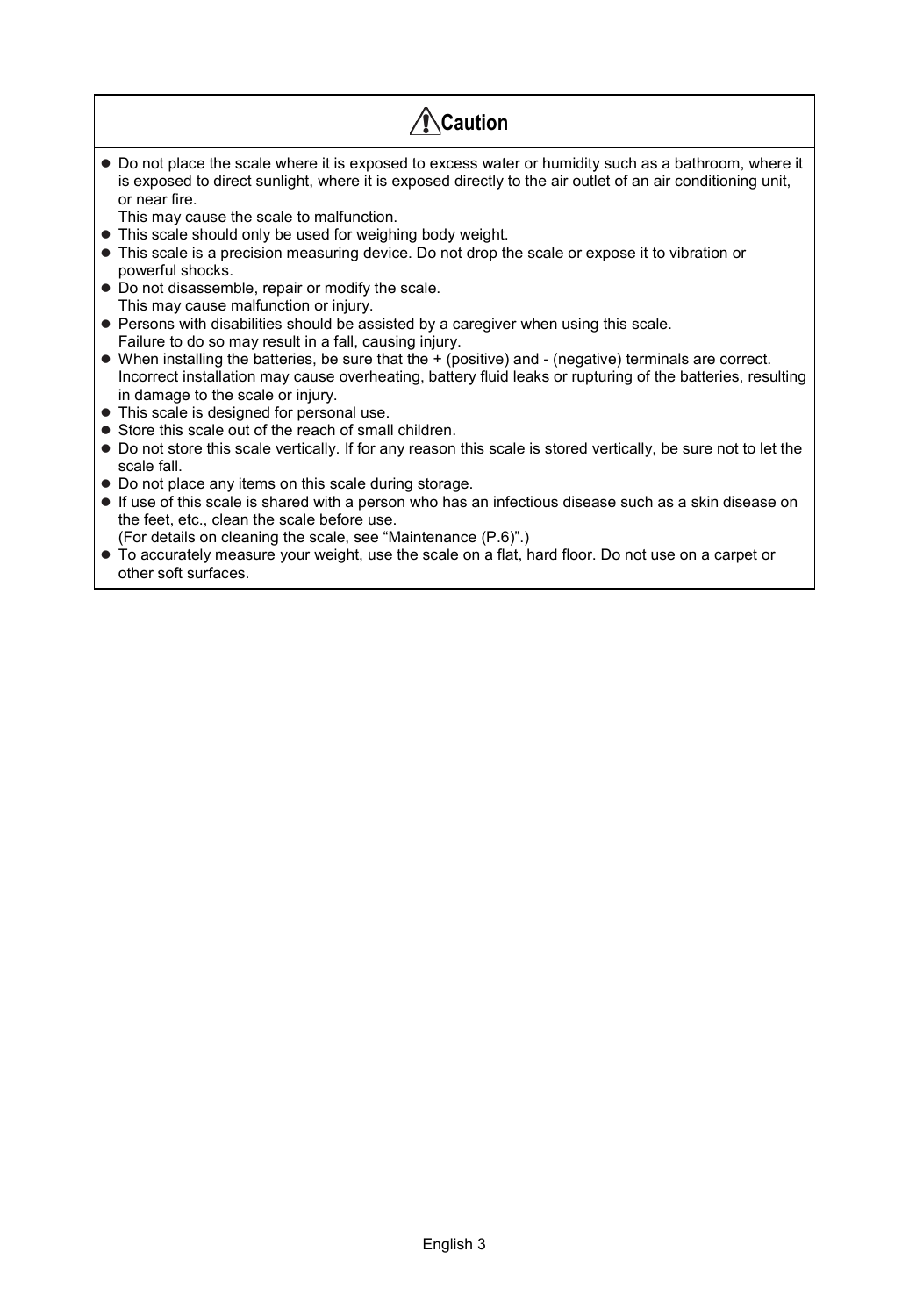

### **Name/Function**



### **Display Symbol**

| kg       | Kilogram | lb | Pound           |
|----------|----------|----|-----------------|
| st<br>lb | Stone    |    | Fraction stroke |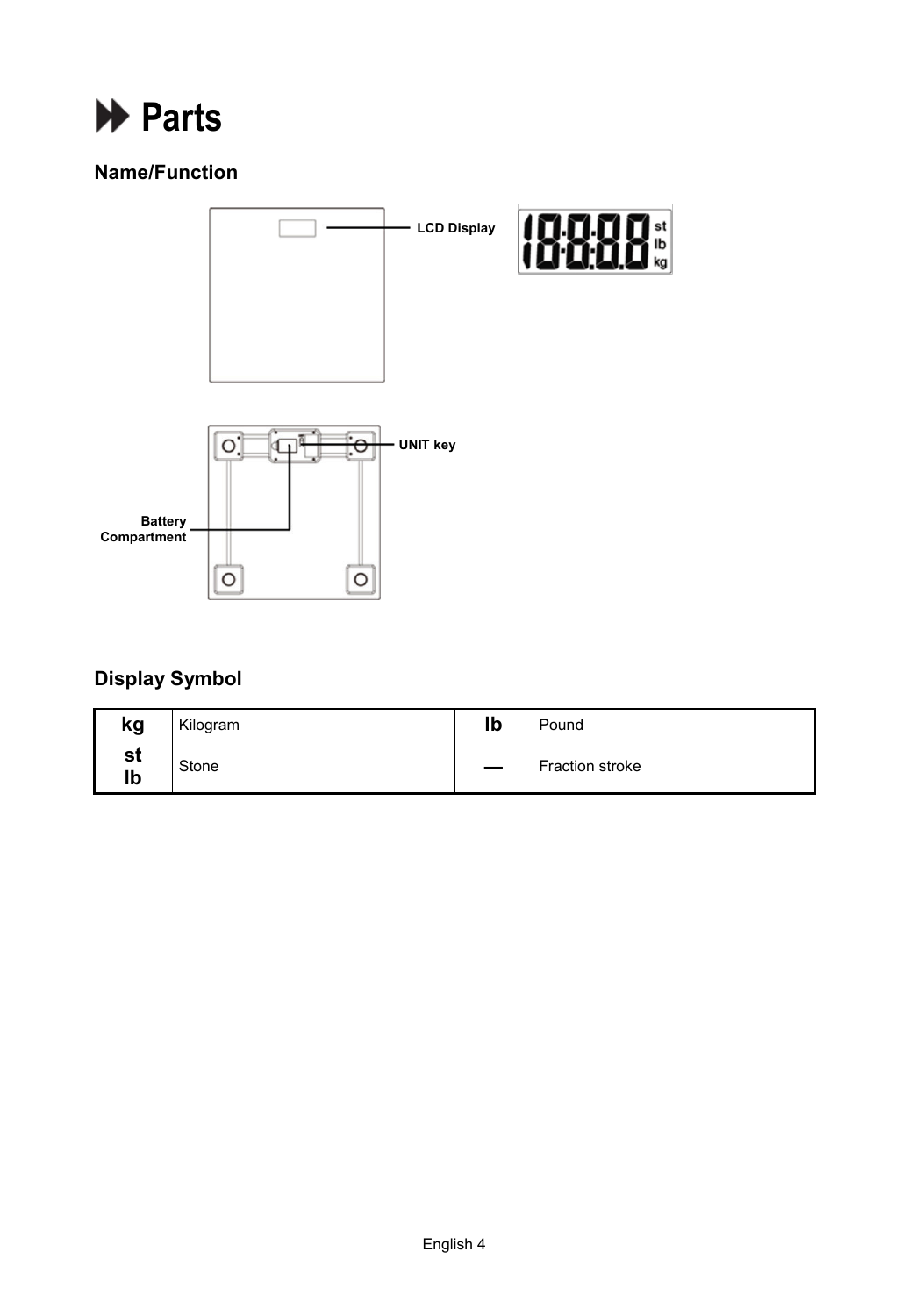

- One CR2032 Button Cell (pre-installed with insulating sheet)
- User Manual

**If any of the accessories are missing or damaged, contact the product vendor or an A&D Sales Branch.**

### **Safety and Usage Information**

### **Your Scale and Its Environment**

- Do not use your scale on a slippery floor or on a carpet.
- Do not jump onto the platform immediately after bath or with wet hands.
- To ensure the accuracy of the measurement, when the scale is moved or not-in-use for a long time, please place the scale on a flat surface and turn it on first. Wait until after the scale shuts off automatically to take a measurement.
- Do not expose the scale to extreme temperatures, humidity, moisture, direct sunlight, dust or salty air.

### **Battery Safety**

- When installing the battery, pay attention to the polarity indication and ensure +/- terminals are correct. Otherwise, the battery may leak, overheat or crack, and lead to injury.
- Remove the battery when the device is NOT in use for extended periods of time.

### **Operating Instructions**

### **Insert the Battery**

- Open the battery door in the back of the scale.
- Insert the battery (1 x CR2032 Button Cell) into the battery compartment according to the polarity indications marked on the side of the compartment.
	- \* All the digits will be shown on the LCD in full screen.
- Close the battery door and wait until the digits "0.0 kg" are shown on the LCD.



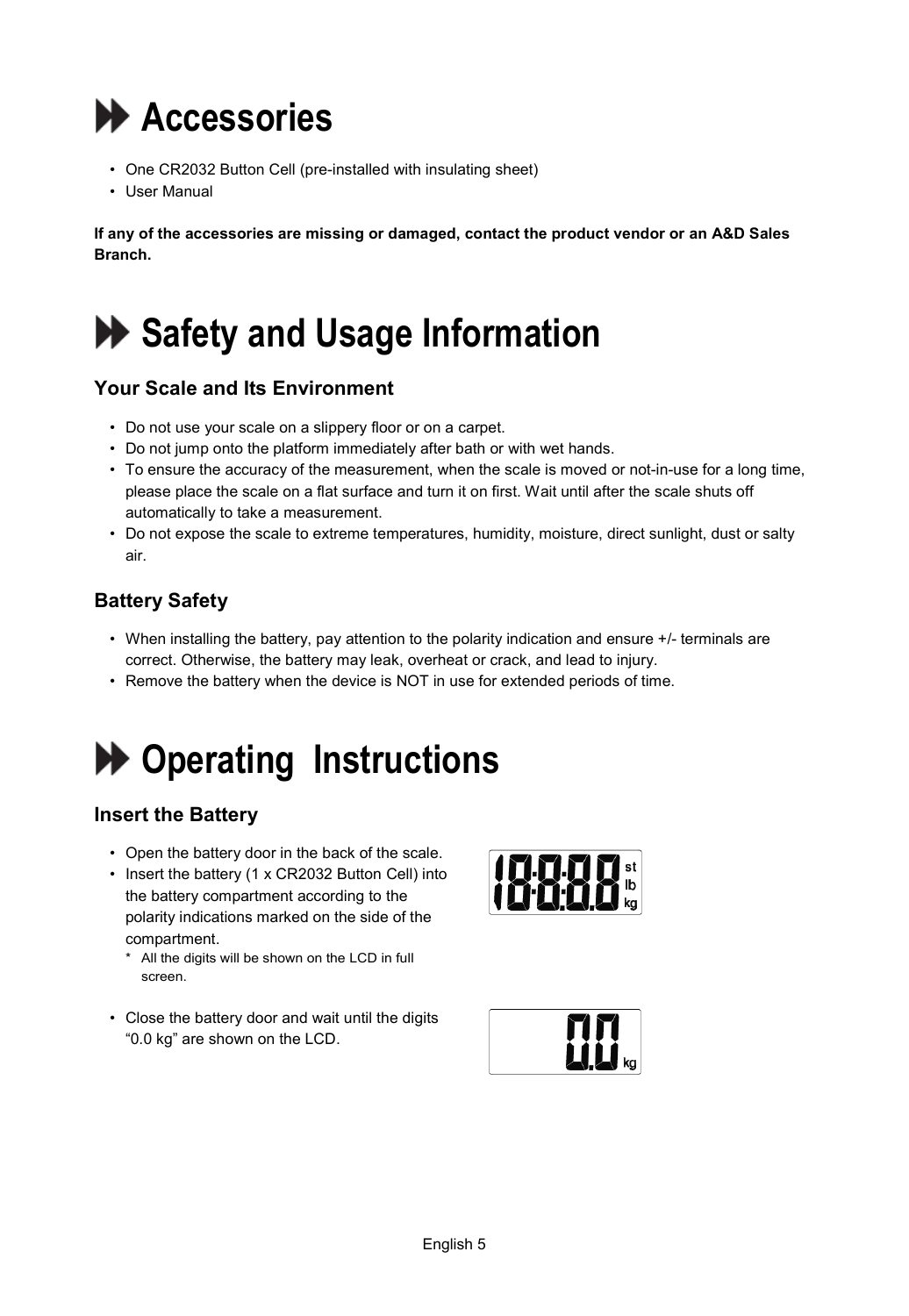### **Select Measurement Unit**

• With the battery correctly installed, press the "UNIT" button on the back of the scale to select measurement unit. The default measurement unit is "kilogram". You may press the "UNIT" button to choose among kilogram, pound and stone.



|          | Measure in Kilogram / Centimeter |  |
|----------|----------------------------------|--|
| Ib       | Measure in Pound / Foot          |  |
| st<br>Ih | Measure in Stone / Foot          |  |

### **Start Measuring**

- Place the scale flat on a hard surface.
- Step onto the platform and stand still until the numeral on the LCD stops blinking.
- The measuring result is displayed for about 6 seconds.







• Then the scale powers off automatically.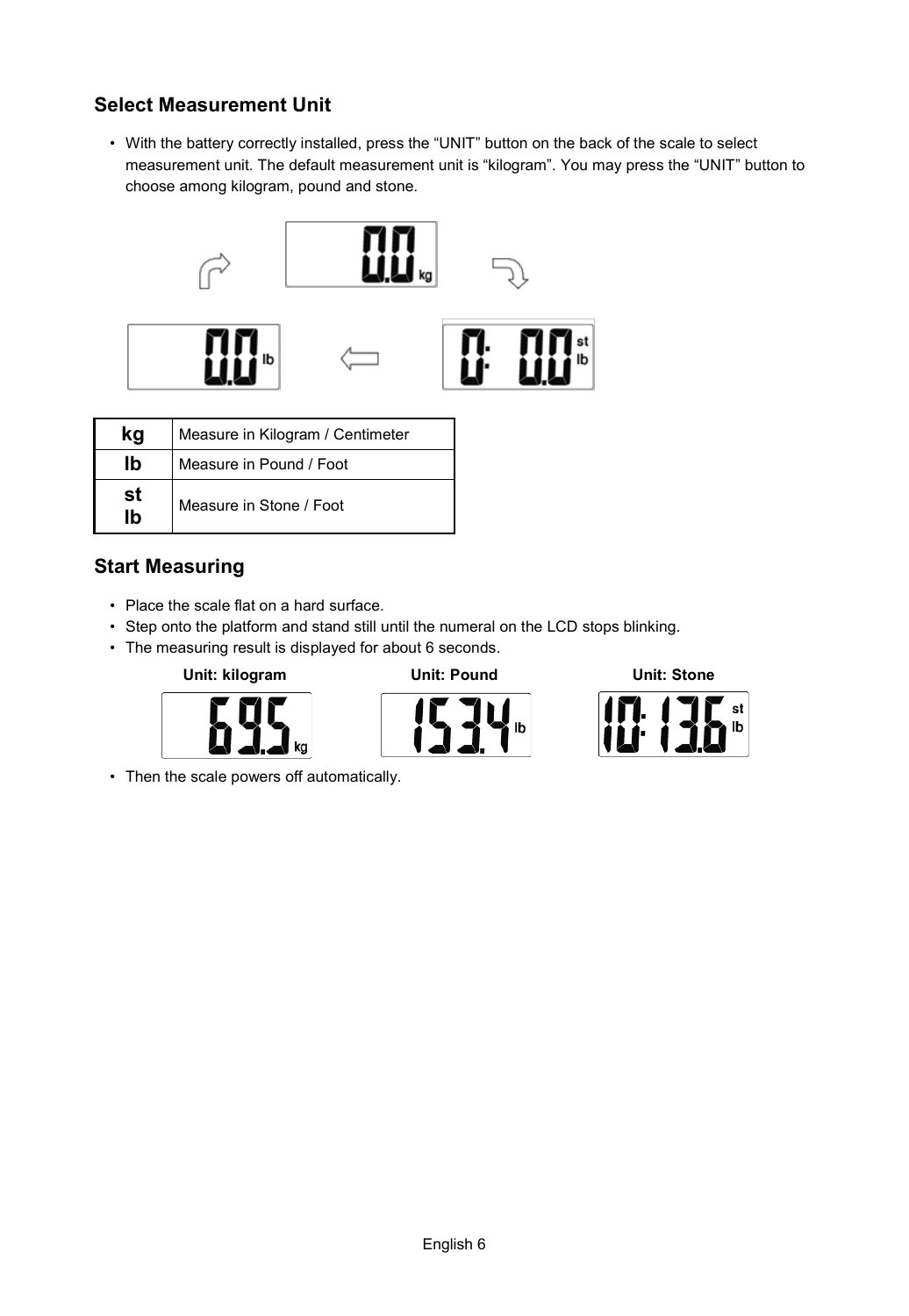

| Error | <b>Description</b>                                                                                                               | <b>Solution</b>                                                                                                                         |  |
|-------|----------------------------------------------------------------------------------------------------------------------------------|-----------------------------------------------------------------------------------------------------------------------------------------|--|
|       | • The weight placed on the platform<br>keeps fluctuating for 25 to 35<br>seconds. The scale will then shut off<br>automatically. | • Step off the platform for a while.<br>Then step onto the platform and<br>stand still until the numerals on the<br>LCD stops blinking. |  |
|       | • Low Battery. The scale will power off<br>in four seconds.                                                                      | • Replace the battery. Please<br>purchase the authorized battery for<br>replacement.                                                    |  |
|       | Overload                                                                                                                         | Stop using this scale for<br>measurement.                                                                                               |  |

## **Specifications**

| <b>Product Name</b>        | <b>Bathroom Scale</b>                                                                           |                                    |
|----------------------------|-------------------------------------------------------------------------------------------------|------------------------------------|
| <b>Dimension</b>           | Scale                                                                                           | 300mm(L) x 300mm(w) x 23.6mm(H)    |
|                            | Panel                                                                                           | 300mm(L) x 300mm(W) x 6mm(H)       |
| <b>Net Weight</b>          | Approximately 1.51kg (Excluding the cells)                                                      |                                    |
| <b>Display</b>             | Digital LCD, V.A. = $63mm(L)$ x 30mm (W)                                                        |                                    |
| <b>Measurement Unit</b>    | Kilogram / Pound / Stone                                                                        |                                    |
| <b>Measurement Range</b>   | 5kg to 180kg                                                                                    |                                    |
| <b>Division</b>            | $0.1$ kg / $0.2$ lb                                                                             |                                    |
| Accuracy                   | $0-50.0$ kg:<br>$±0.4$ ka<br>50.1-100.0kg: ±0.5kg<br>100.1-150kg: ±0.6kg<br>150.1-180kg: ±0.7kg |                                    |
| <b>Working Environment</b> | 5°C to 40°C<br>Temperature                                                                      |                                    |
|                            | Humidity                                                                                        | ≤ 90% RH                           |
| <b>Storage Environment</b> | Temperature                                                                                     | $-20^{\circ}$ C to 60 $^{\circ}$ C |
| <b>Power Source</b>        | 3V (1 x CR2032 Button Cell)                                                                     |                                    |
| Auto-ON                    | SENSE ON technology                                                                             |                                    |
| Auto-OFF                   | 4 to 6 seconds after last operation                                                             |                                    |
| <b>Accessories</b>         | 1. One CR2032 Button Cell (pre-installed)<br>2. User Manual                                     |                                    |

UC-502 conforms to the requirements of the council directives on …

- Electromagnetic Compatibility (EMC) 2004/108/EC
- Restriction of the use of certain Hazardous Substances (RoHS) 2011/65/EU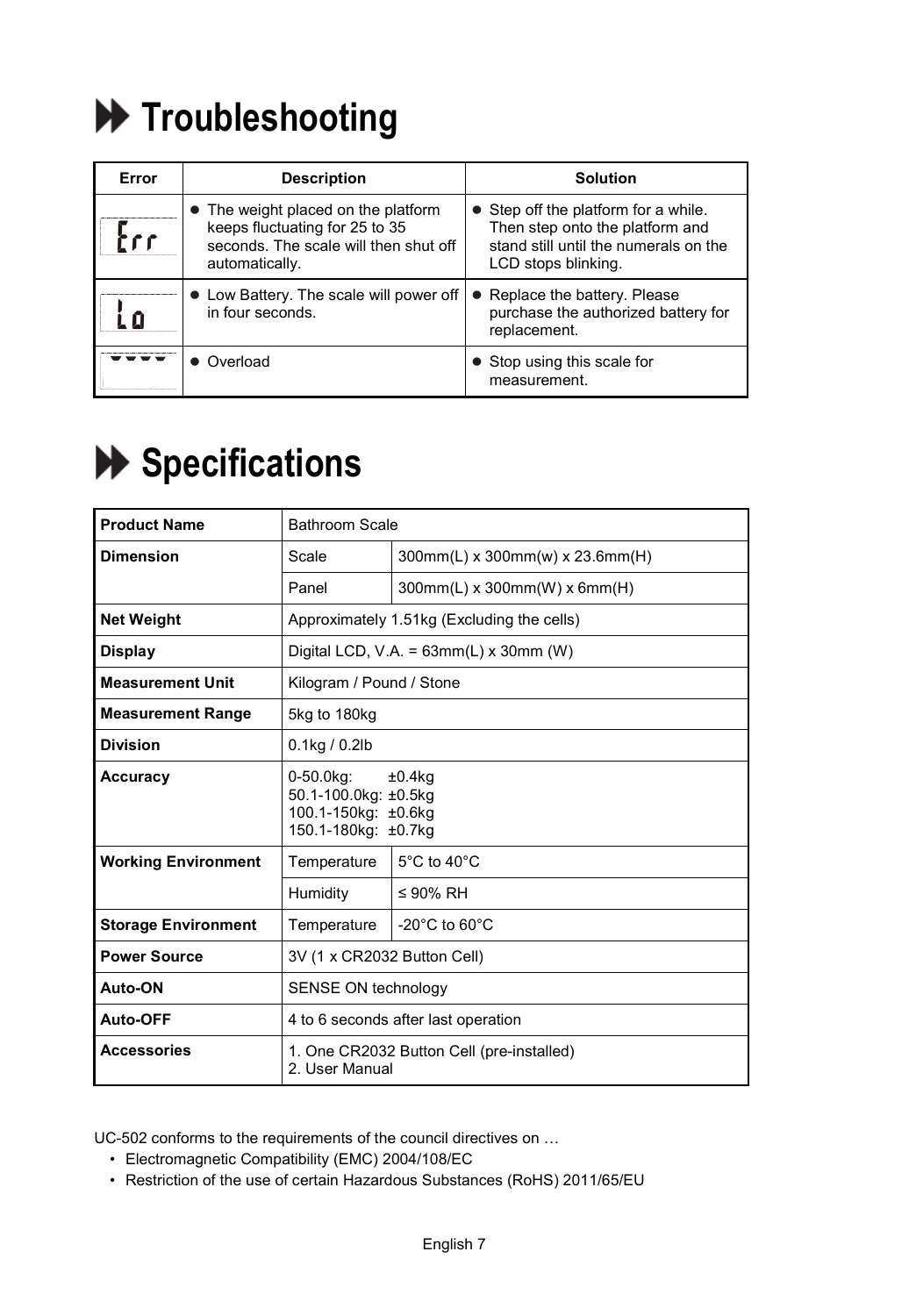

### **Do's and Don'ts**

When carrying out general maintenance, please practice the following Do's and Don'ts:

- DO use a dry soft cloth to wipe off dust.
- DO use a wet soft cloth, dipped into water or neutral detergent and wrung out, to wipe the dirt. Then use a dry soft cloth to dry up the device.
- DON'T wash the device with water or immerse it in water.
- DON'T use propellant, abrasive or other chemicals to wipe the dirt. This is to avoid discoloration or malfunction.
- DON'T disassemble this device.

### **Battery Replacement**

• Used batteries are hazardous waste. DON'T dispose of them together with the household garbage. Please refer to the local ordinances and recycling instructions regarding disposal of the used batteries.



- This mark Indicates this device is subject to the Waste Electrical and Electronic Equipment Directive in the European Union.
- To protect the environment, dispose of useless device at appropriate collection sites according to national or local regulations.